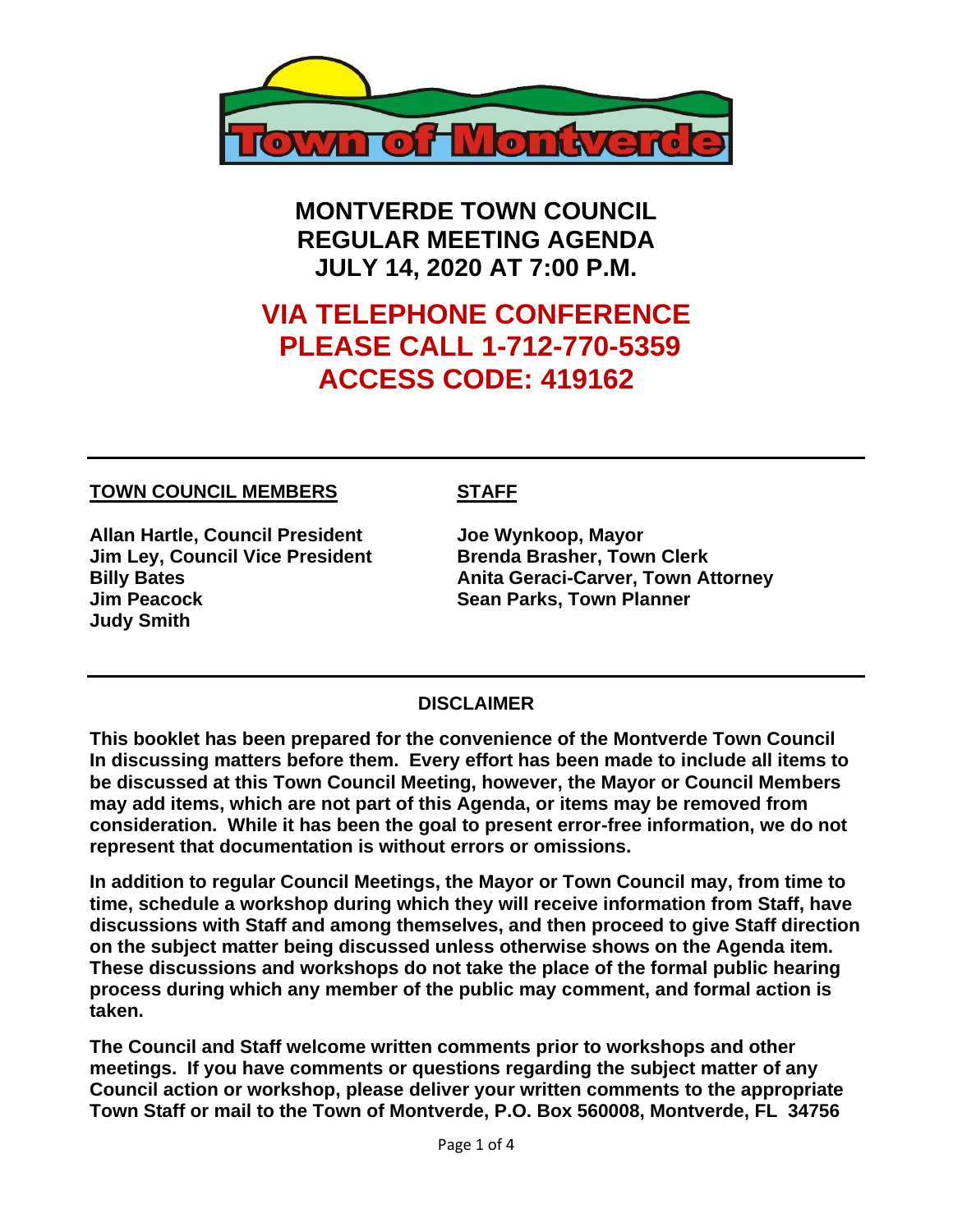## **ITEMIZED AGENDA July 14, 2020 7:00 P.M.**

**Call to Order**

**Pledge of Allegiance**

#### **Invocation**

#### **Roll Call**

- **I. AGENDA UPDATE** Discussion regarding proposed revisions to tonight's Agenda
- **II. PRESENTATIONS – None**
- **III. MINUTE APPROVAL**

**Tab 1**- **NONE**

### **IV. CITIZENS QUESTION AND COMMENT PERIOD**

At this point in the meeting, the Town Council will hear questions, comments, and concerns from the citizens of Montverde. Action will not be taken by the Council at this meeting, but questions may be answered by Staff or issues may be referred for appropriate Staff action. If further action is necessary, the item may be placed on a future agenda for further review and consideration.

NOTE: Matters on this agenda or which may be coming before the Council later will not be discussed until such time as they come before the Council in a public hearing.

#### **V. DEPARTMENT & COMMITTEE REPORTS**

- **Tab 2** Committee Reports Visioning, Parks & Recreation, Cemetery, Public Safety, and Historical are welcome to report
- **Tab 3** Councilmembers Report
- **Tab 4** Mayor Wynkoop's Report
- **Tab 5** Sheriff Deputy's Report None
- **Tab 6** Fire Chief's Report None
- **Tab 7** Library Director's Report –None
- **Tab 8** June Finance Report

| <b>Beginning Bank Balance</b> | \$2,438,143.37 |
|-------------------------------|----------------|
| <b>Revenues</b>               | \$123,660.20   |
| <b>Expenditures</b>           | \$166,708.23   |
| <b>Ending Balance</b>         | \$2,395,095.44 |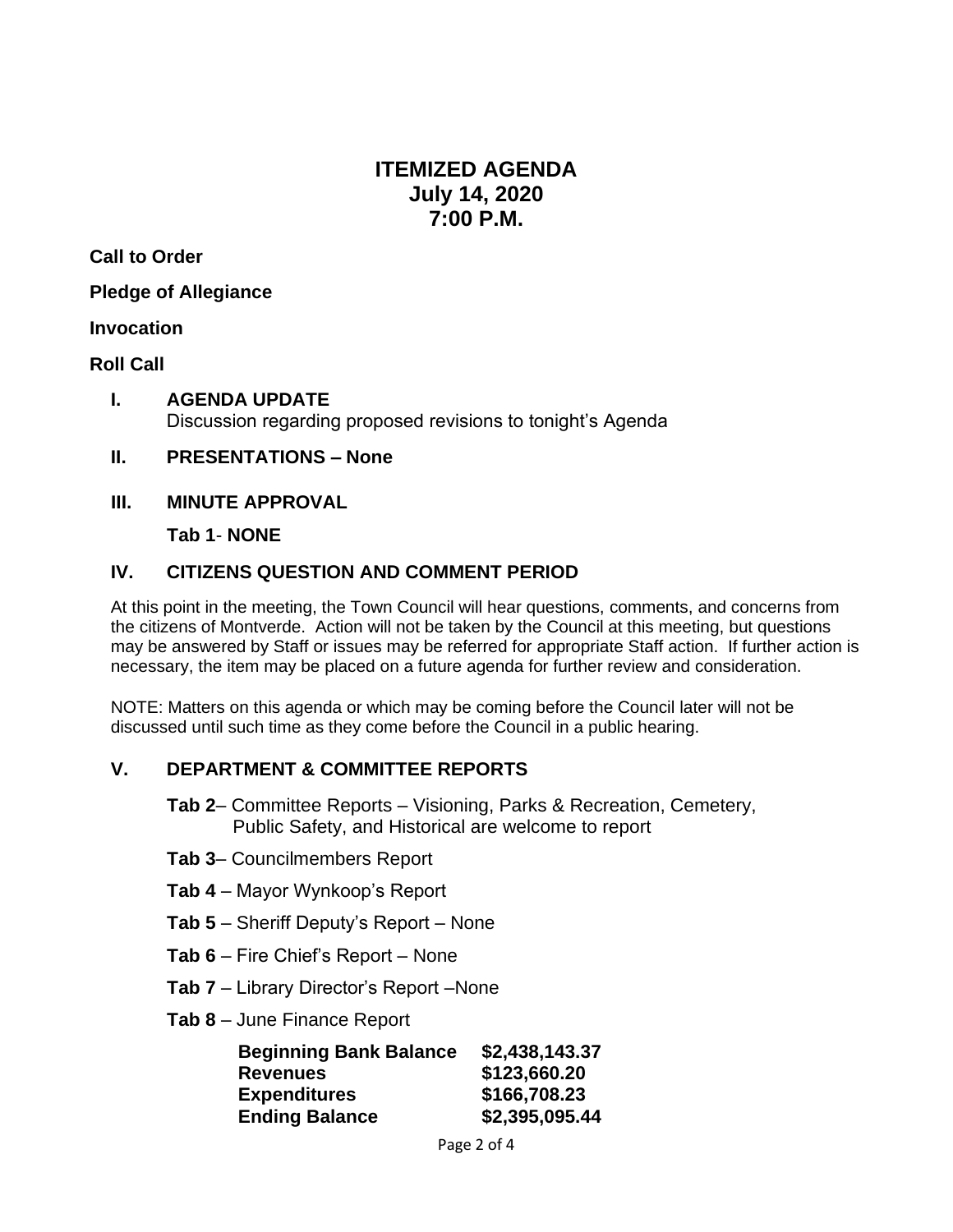#### **VI. PUBLIC HEARING**

**Tab 9** – Second Reading and Adoption of Ordinance No. 2020-007 - AN ORDINANCE OF THE TOWN OF MONTVERDE, FLORIDA, AMENDING ZONING REGULATIONS IN CHAPTER 8 OF THE TOWN OF MONTVERDE LAND DEVELOPMENT CODE TO INCLUDE A DECLARATION OF UNITY OF TITLE PROCESS FOR THE COMBINATION OF REAL PROPERTY WITHIN THE TOWN OF MONTVERDE; PROVIDING FOR THE REPEAL OF ORDINANCES IN CONFLICT HEREWITH; PROVIDING FOR CODIFICATION AND SEVERABILITY, AND PROVIDING FOR AN EFFECTIVE DATE.

**Tab 10** – First Reading of Ordinance No. 2020-004 - AN ORDINANCE OF THE TOWN OF MONTVERDE, FLORIDA, AMENDING REGULATIONS IN CHAPTER 4 OF THE TOWN OF MONTVERDE LAND DEVELOPMENT CODE TO CORRECT THE SCIENTIFIC NAME OF WAX MYRTLE AND TO REGULATE THE QUALITY, SIZE, AND TYPE OF PLANT MATERIALS TO BE USED IN LANDSCAPING OF REAL PROPERTY WITHIN THE TOWN OF MONTVERDE; PROVIDING FOR CODIFICATION AND SEVERABILITY; PROVIDING FOR THE REPEAL OF ORDINANCES IN CONFLICT HEREWITH; AND PROVIDING FOR AN EFFECTIVE DATE.

**Tab 11** - Frist Reading of Ordinance No. 2020-006 - AN ORDINANCE OF THE TOWN OF MONTVERDE, FLORIDA, AMENDING REGULATIONS IN CHAPTER 10 OF THE TOWN OF MONTVERDE LAND DEVELOPMENT CODE TO INCLUDE DESIGN REQUIREMENTS FOR CERTAIN ACCESSORY BUILDINGS AND IMPOSE LIMITATIONS ON THE NUMBER OF ACCESSORY BUILDINGS PER RESIDENTIAL LOT FOR REAL PROPERTY WITHIN THE TOWN OF MONTVERDE; PROVIDING FOR CODIFICATION AND SEVERABILITY; PROVIDING FOR THE REPEAL OF ORDINANCES IN CONFLICT HEREWITH; AND PROVIDING FOR AN EFFECTIVE DATE.

**Tab 12** - First Reading of Ordinance No. 2020-012 - AN ORDINANCE OF THE TOWN COUNCIL OF THE TOWN OF MONTVERDE, FLORIDA, AMENDING SECTION 20-87 IN ARTICLE IV OF CHAPTER 20 IN THE CODE OF ORDINANCES OF THE TOWN OF MONTVERDE, BY EXTENDING THE TERM OF YEARS FOR INCLUSION OF THE TOWN WITHIN THE LAKE COUNTY MUNICIPAL SERVICE TAXING UNIT FOR AMBULANCE AND EMERGENCY MEDICAL SERVICES; PROVIDING FOR CONFLICTS; REPEALING ALL ORDINANCES IN CONFLICT; AND PROVIDING FOR AN EFFECTIVE DATE.

**Tab 13** - First Reading of Ordinance No. 2020-013 - AN ORDINANCE OF THE TOWN OF MONTVERDE, AMENDING CHAPTER 2, ARTICLE V, DIVISION 2 ENTITLED CODE ENFORCEMENT BOARD TO PROVIDE FOR A SPECIAL MASTER RATHER THAN A BOARD AS PROVIDED IN SECTION 162, *FLORIDA STATUTES*; SPECIFYING APPOINTMENT AND QUALIFICATION; PROVIDING FOR POWERS OF THE SPECIAL MASTER; PROVIDING FOR CONFLICTS, SEVERABILITY AND AN EFFECTIVE DATE